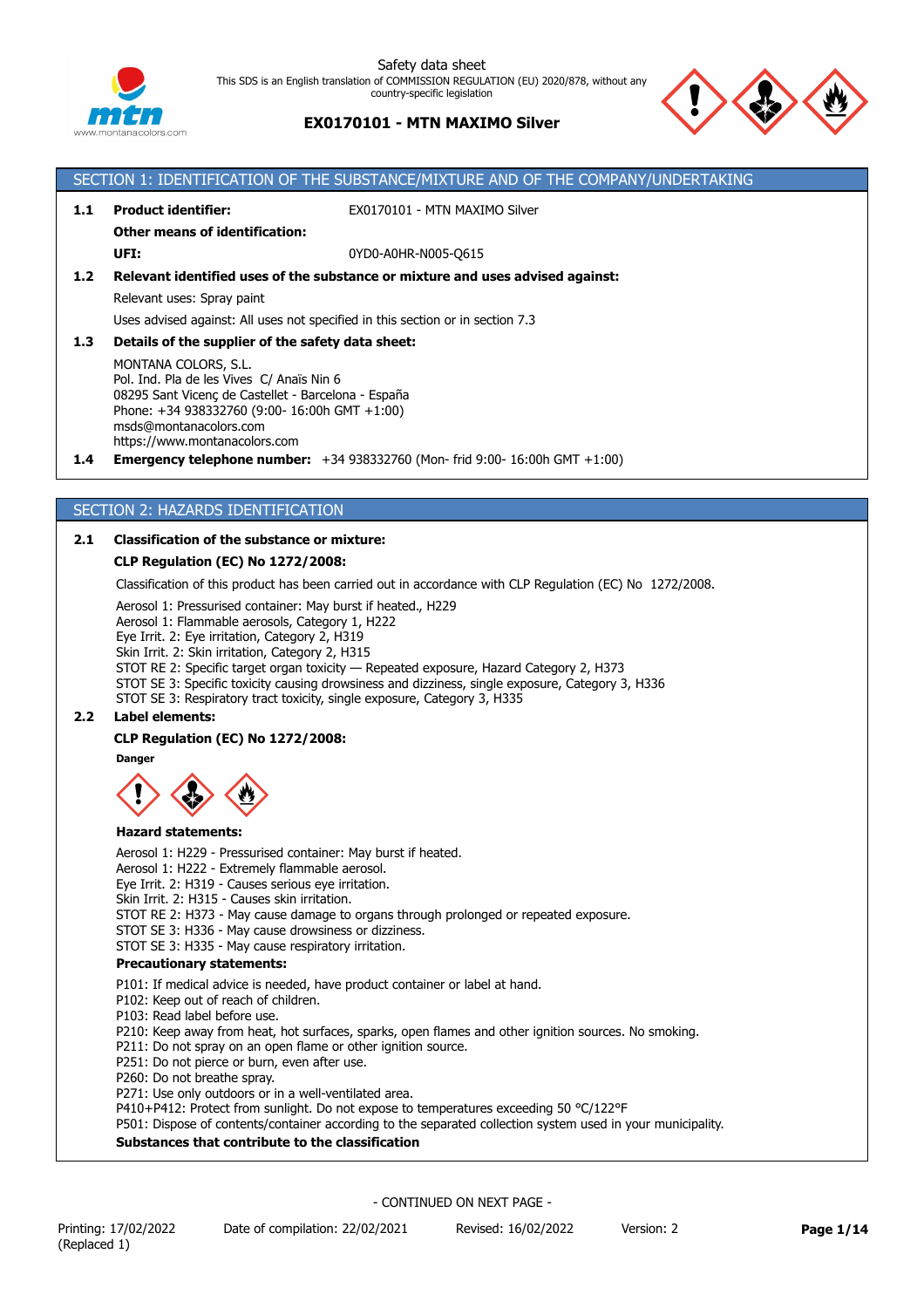

## **EX0170101 - MTN MAXIMO Silver**

## SECTION 2: HAZARDS IDENTIFICATION (continued)

Reaction mass of ethylbenzene and m-xylene and p-xylene ; Ethyl acetate

**UFI:** 0YD0-A0HR-N005-Q615

## **2.3 Other hazards:**

Product fails to meet PBT/vPvB criteria Endocrine-disrupting properties: The product fails to meet the criteria.

# SECTION 3: COMPOSITION/INFORMATION ON INGREDIENTS

## **3.1 Substance:**

Non-applicable

#### **3.2 Mixture:**

**Chemical description:** Aerosol

#### **Components:**

In accordance with Annex II of Regulation (EC) No 1907/2006 (point 3), the product contains:

|                                | Identification                                                                                      |                                                                                | Chemical name/Classification                                                                                                                                                      |                         |              |  |
|--------------------------------|-----------------------------------------------------------------------------------------------------|--------------------------------------------------------------------------------|-----------------------------------------------------------------------------------------------------------------------------------------------------------------------------------|-------------------------|--------------|--|
| CAS:                           | Non-applicable                                                                                      | Reaction mass of ethylbenzene and m-xylene and p-xylene (1)<br>Self-classified |                                                                                                                                                                                   |                         |              |  |
| EC:<br>Index:                  | 905-562-9<br>Non-applicable<br>REACH: 01-2119555267-33-<br><b>XXXX</b>                              | Regulation 1272/2008                                                           | Acute Tox. 4: H312+H332; Aquatic Chronic 3: H412; Asp. Tox. 1: H304; Eye Irrit.<br>2: H319; Flam. Lig. 3: H226; Skin Irrit. 2: H315; STOT RE 2: H373; STOT SE 3:<br>H335 - Danger | $\Leftrightarrow$       | $20 - 30 \%$ |  |
| CAS:                           | 141-78-6                                                                                            | Ethyl acetate <sup>(1)</sup>                                                   |                                                                                                                                                                                   | ATP CLP00               |              |  |
| EC:<br>Index:                  | 205-500-4<br>607-022-00-5<br>REACH: 01-2119475103-46-<br><b>XXXX</b>                                | Regulation 1272/2008                                                           | Eye Irrit. 2: H319; Flam. Lig. 2: H225; STOT SE 3: H336; EUH066 - Danger                                                                                                          | ⊲<br>0                  | $20 - 30%$   |  |
| CAS:                           | 106-97-8                                                                                            | Butane <sup>(2)</sup>                                                          |                                                                                                                                                                                   | ATP CLP00               |              |  |
| EC:<br>Index:                  | 203-448-7<br>601-004-00-0<br>REACH: 01-2119474691-32-<br><b>XXXX</b>                                | <b>Regulation 1272/2008</b>                                                    | Flam. Gas 1A: H220; Press. Gas: H280 - Danger                                                                                                                                     | $\langle \circ \rangle$ | $10 - 20%$   |  |
| CAS:                           | 74-98-6                                                                                             | Propane <sup>(2)</sup>                                                         |                                                                                                                                                                                   | ATP CLP00               |              |  |
| Index:                         | EC:<br>200-827-9<br>601-003-00-5<br>Regulation 1272/2008<br>REACH: 01-2119486944-21-<br><b>XXXX</b> |                                                                                | Flam. Gas 1A: H220; Press. Gas: H280 - Danger                                                                                                                                     | ◇                       | $10 - 20%$   |  |
| CAS:                           | $75 - 28 - 5$                                                                                       | Isobutane <sup>(2)</sup>                                                       |                                                                                                                                                                                   | ATP CLP00               |              |  |
| EC:<br>Index:                  | 200-857-2<br>$601 - 004 - 00 - 0$<br>REACH: 01-2119485395-27-<br><b>XXXX</b>                        | Regulation 1272/2008                                                           | Flam. Gas 1A: H220; Press. Gas: H280 - Danger                                                                                                                                     | ⇔                       | $5 - 10%$    |  |
| CAS:                           | Non-applicable                                                                                      |                                                                                | Hydrocarbons, C10-C13, n-alkanes, isoalkanes, cyclics, <2% aromatics <sup>(1)</sup>                                                                                               | Self-classified         |              |  |
| EC:<br>Index:<br><b>REACH:</b> | 918-481-9<br>Non-applicable<br>01-2119457273-39-<br><b>XXXX</b>                                     | Regulation 1272/2008                                                           | Asp. Tox. 1: H304; EUH066 - Danger                                                                                                                                                | ≪                       | $1 - 2.5%$   |  |

<sup>(1)</sup> Substances presenting a health or environmental hazard which meet criteria laid down in Regulation (EU) No. 2020/878<br><sup>(2)</sup> Voluntarily-listed substance failing to meet any of the criteria set out in Regulation (EU) N

To obtain more information on the hazards of the substances consult sections 11, 12 and 16.

# SECTION 4: FIRST AID MEASURES

## **4.1 Description of first aid measures:**

The symptoms resulting from intoxication can appear after exposure, therefore, in case of doubt, seek medical attention for direct exposure to the chemical product or persistent discomfort, showing the SDS of this product. **By inhalation:**

Remove the person affected from the area of exposure, provide with fresh air and keep at rest. In serious cases such as cardiorespiratory failure, artificial resuscitation techniques will be necessary (mouth to mouth resuscitation, cardiac massage, oxygen supply, etc.) requiring immediate medical assistance. **By skin contact:**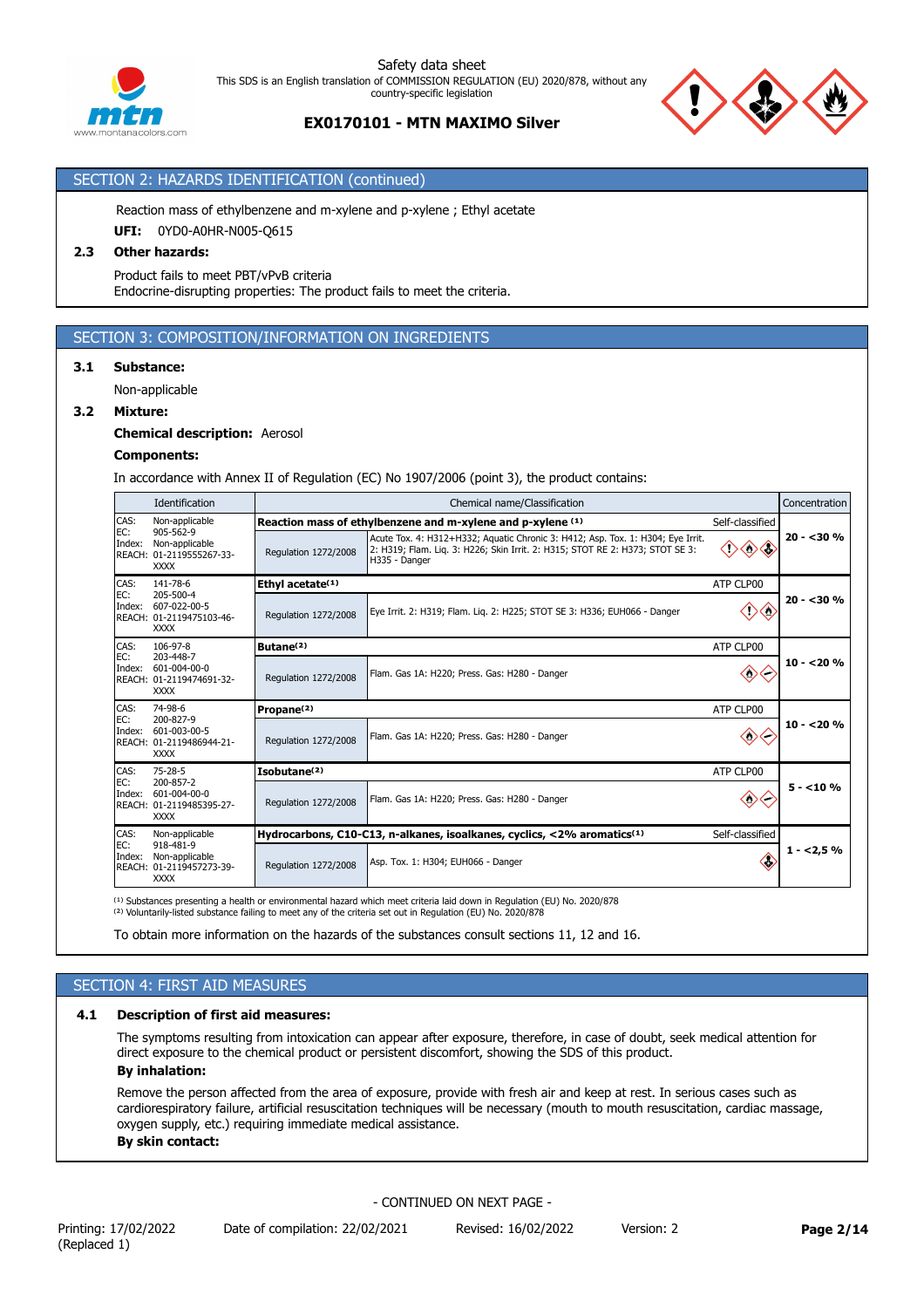

# **EX0170101 - MTN MAXIMO Silver**



## SECTION 4: FIRST AID MEASURES (continued)

Remove contaminated clothing and footwear, rinse skin or shower the person affected if appropriate with plenty of cold water and neutral soap. In serious cases see a doctor. If the product causes burns or freezing, clothing should not be removed as this could worsen the injury caused if it is stuck to the skin. If blisters form on the skin, these should never be burst as this will increase the risk of infection.

#### **By eye contact:**

Rinse eyes thoroughly with water for at least 15 minutes. If the injured person uses contact lenses, these should be removed unless they are stuck to the eyes, in which case removal could cause further damage. In all cases, after cleaning, a doctor should be consulted as quickly as possible with the SDS for the product.

#### **By ingestion/aspiration:**

Do not induce vomiting, but if it does happen keep the head down to avoid aspiration. Keep the person affected at rest. Rinse out the mouth and throat, as they may have been affected during ingestion.

#### **4.2 Most important symptoms and effects, both acute and delayed:**

Acute and delayed effects are indicated in sections 2 and 11.

#### **4.3 Indication of any immediate medical attention and special treatment needed:**

Non-applicable

## SECTION 5: FIREFIGHTING MEASURES

#### **5.1 Extinguishing media:**

#### **Suitable extinguishing media:**

If possible use polyvalent powder fire extinguishers (ABC powder), alternatively use foam or carbon dioxide extinguishers (CO₂).

#### **Unsuitable extinguishing media:**

IT IS RECOMMENDED NOT to use full jet water as an extinguishing agent.

#### **5.2 Special hazards arising from the substance or mixture:**

As a result of combustion or thermal decomposition reactive sub-products are created that can become highly toxic and, consequently, can present a serious health risk.

#### **5.3 Advice for firefighters:**

Depending on the magnitude of the fire it may be necessary to use full protective clothing and self-contained breathing apparatus (SCBA). Minimum emergency facilities and equipment should be available (fire blankets, portable first aid kit,...) in accordance with Directive 89/654/EC.

# **Additional provisions:**

Act in accordance with the Internal Emergency Plan and the Information Sheets on actions to take after an accident or other emergencies. Eliminate all sources of ignition. In case of fire, cool the storage containers and tanks for products susceptible to combustion, explosion or BLEVE as a result of high temperatures. Avoid spillage of the products used to extinguish the fire into an aqueous medium.

## SECTION 6: ACCIDENTAL RELEASE MEASURES

#### **6.1 Personal precautions, protective equipment and emergency procedures:**

#### **For non-emergency personnel:**

Isolate leaks provided that there is no additional risk for the people performing this task. Evacuate the area and keep out those without protection. Personal protection equipment must be used against potential contact with the spilt product (See section 8). Above all prevent the formation of any vapour-air flammable mixtures, through either ventilation or the use of an inert medium. Destroy any source of ignition. Eliminate electrostatic charges by interconnecting all the conductive surfaces on which static electricity could form, and also ensuring that all surfaces are connected to the ground.

#### **For emergency responders:**

See section 8.

## **6.2 Environmental precautions:**

Avoid spillage into the aquatic environment as it contains substances potentially dangerous for this. Contain the product absorbed in hermetically sealed containers. In the case of serious spillage into the aquatic environment notify the relevant authority.

## **6.3 Methods and material for containment and cleaning up:**

It is recommended: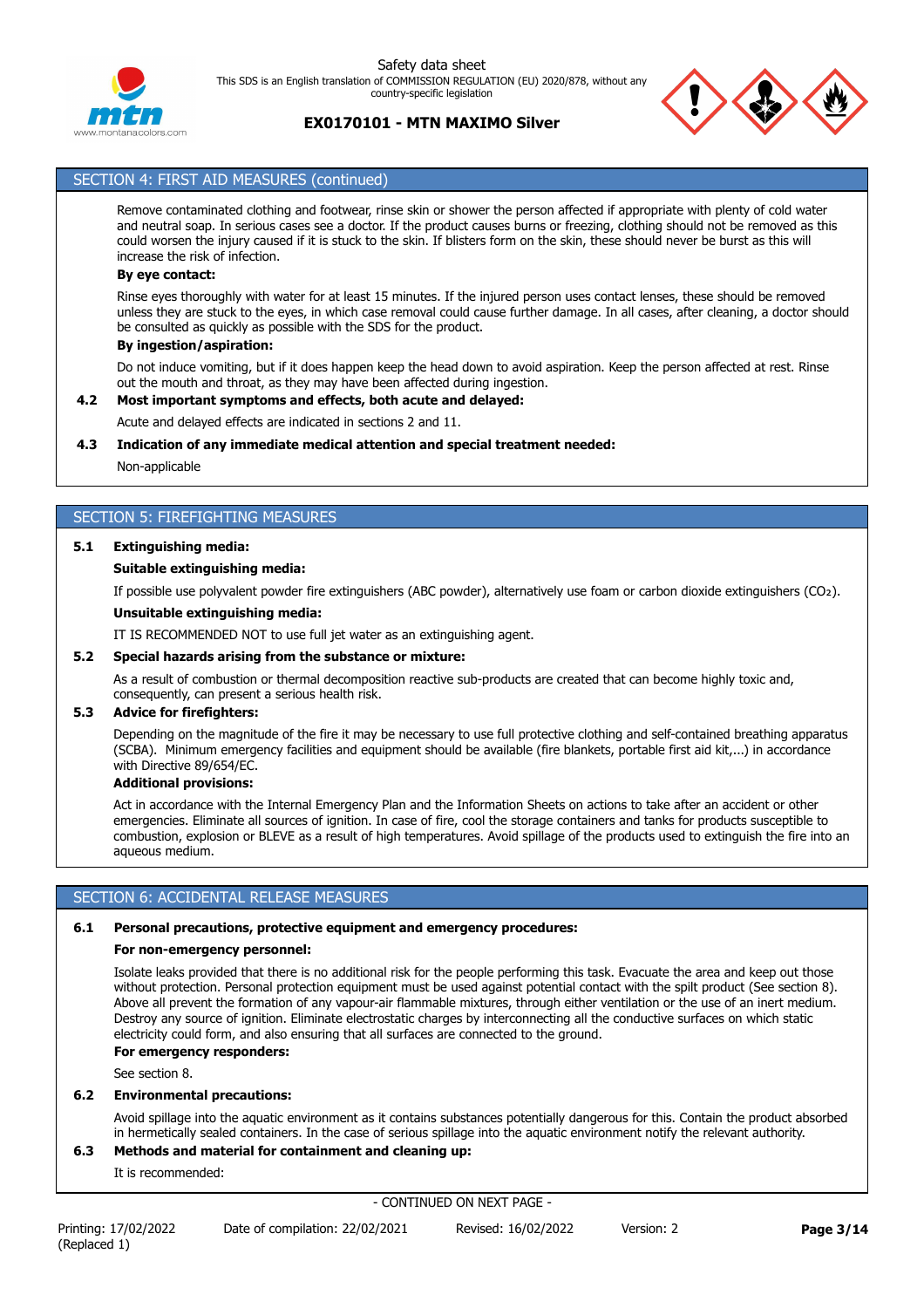



## SECTION 6: ACCIDENTAL RELEASE MEASURES (continued)

Absorb the spillage using sand or inert absorbent and move it to a safe place. Do not absorb in sawdust or other combustible absorbents. For any concern related to disposal consult section 13.

# **6.4 Reference to other sections:**

See sections 8 and 13.

# SECTION 7: HANDLING AND STORAGE

#### **7.1 Precautions for safe handling:**

A.- Precautions for safe manipulation

Comply with the current legislation concerning the prevention of industrial risks. Keep containers hermetically sealed. Control spills and residues, destroying them with safe methods (section 6). Avoid leakages from the container. Maintain order and cleanliness where dangerous products are used.

B.- Technical recommendations for the prevention of fires and explosions

Avoid the evaporation of the product as it contains flammable substances, which could form flammable vapour/air mixtures in the presence of sources of ignition. Control sources of ignition (mobile phones, sparks,...) and transfer at slow speeds to avoid the creation of electrostatic charges. Consult section 10 for conditions and materials that should be avoided.

C.- Technical recommendations to prevent ergonomic and toxicological risks

Do not eat or drink during the process, washing hands afterwards with suitable cleaning products.

D.- Technical recommendations to prevent environmental risks

It is recommended to have absorbent material available at close proximity to the product (See subsection 6.3)

#### **7.2 Conditions for safe storage, including any incompatibilities:**

| A. Technical measures for storage |            |
|-----------------------------------|------------|
| Minimum Temp.:                    | 5 °C       |
| Maximum Temp.:                    | 30 OC      |
| Maximum time:                     | 120 Months |
|                                   |            |

B.- General conditions for storage

Avoid sources of heat, radiation, static electricity and contact with food. For additional information see subsection 10.5

## **7.3 Specific end use(s):**

Except for the instructions already specified it is not necessary to provide any special recommendation regarding the uses of this product.

## SECTION 8: EXPOSURE CONTROLS/PERSONAL PROTECTION

#### **8.1 Control parameters:**

Substances whose occupational exposure limits have to be monitored in the workplace (European OEL, not country-specific legislation):

Directive (EU) 2000/39, Directive 2004/37/EC,Directive (EU) 2006/15, Directive (EU) 2009/161, Directive (EU) 2017/164, Directive (EU) 2019/1831:

| <b>Identification</b>             | Occupational exposure limits |         |                        |
|-----------------------------------|------------------------------|---------|------------------------|
| Ethyl acetate                     | IOELV (8h)                   | 200 ppm | $734 \text{ ma/m}$     |
| 205-500-4<br>CAS: 141-78-6<br>Е۲. | <b>IOELV (STEL)</b>          | 400 ppm | 1468 mg/m <sup>3</sup> |

#### **DNEL (Workers):**

|                                                              |                   | Short exposure         | Long exposure          |                       |                         |
|--------------------------------------------------------------|-------------------|------------------------|------------------------|-----------------------|-------------------------|
| <b>Identification</b>                                        |                   | Systemic               | Local                  | Systemic              | Local                   |
| Reaction mass of ethylbenzene and m-xylene and p-xylene Oral |                   | Non-applicable         | Non-applicable         | Non-applicable        | Non-applicable          |
| CAS: Non-applicable                                          | Dermal            | Non-applicable         | Non-applicable         | $212 \text{ mg/kg}$   | Non-applicable          |
| EC: 905-562-9                                                | <b>Inhalation</b> | 442 mg/m <sup>3</sup>  | 442 mg/m <sup>3</sup>  | $221 \text{ mg/m}^3$  | $221 \,\mathrm{mg/m^3}$ |
| Ethyl acetate                                                | Oral              | Non-applicable         | Non-applicable         | Non-applicable        | Non-applicable          |
| CAS: 141-78-6                                                | Dermal            | Non-applicable         | Non-applicable         | 63 mg/kg              | Non-applicable          |
| EC: 205-500-4                                                | <b>Inhalation</b> | 1468 mg/m <sup>3</sup> | 1468 mg/m <sup>3</sup> | 734 mg/m <sup>3</sup> | 734 mg/m $3$            |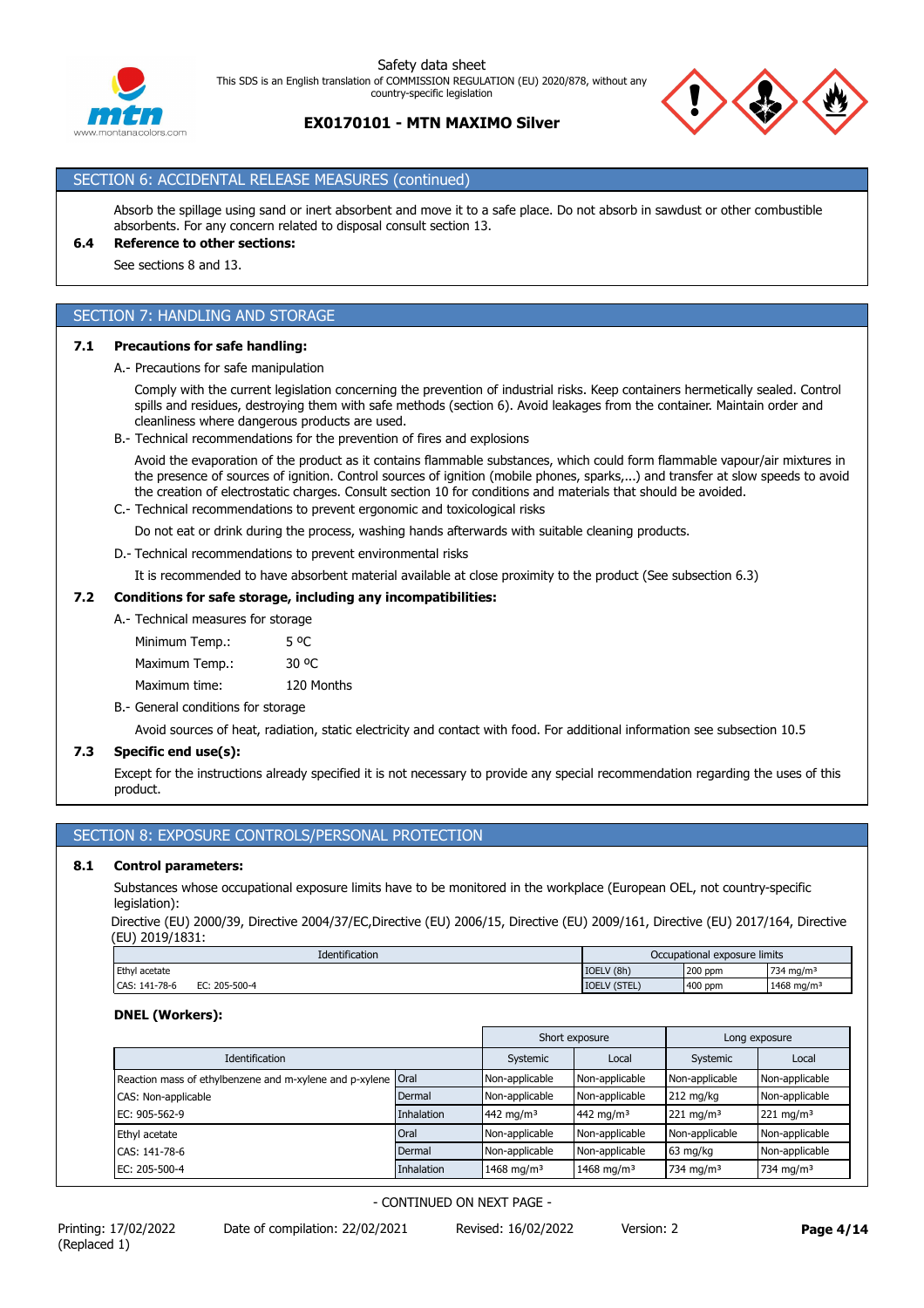



## SECTION 8: EXPOSURE CONTROLS/PERSONAL PROTECTION (continued)

#### **DNEL (General population):**

|                                                         |             | Short exposure<br>Long exposure |                       |                        |                          |
|---------------------------------------------------------|-------------|---------------------------------|-----------------------|------------------------|--------------------------|
| Identification                                          | Systemic    | Local                           | Systemic              | Local                  |                          |
| Reaction mass of ethylbenzene and m-xylene and p-xylene | <b>Oral</b> | Non-applicable                  | Non-applicable        | $12,5$ mg/kg           | Non-applicable           |
| CAS: Non-applicable                                     | Dermal      | Non-applicable                  | Non-applicable        | $125$ mg/kg            | Non-applicable           |
| EC: 905-562-9                                           | Inhalation  | $260$ mg/m <sup>3</sup>         | $260 \text{ mg/m}^3$  | 65,3 mg/m <sup>3</sup> | $65,3$ mg/m <sup>3</sup> |
| Ethyl acetate                                           | Oral        | Non-applicable                  | Non-applicable        | $4,5$ mg/kg            | Non-applicable           |
| CAS: 141-78-6                                           | Dermal      | Non-applicable                  | Non-applicable        | 37 mg/kg               | Non-applicable           |
| EC: 205-500-4                                           | Inhalation  | 734 mg/m <sup>3</sup>           | 734 mg/m <sup>3</sup> | 367 mg/m $3$           | 367 mg/m $3$             |

**PNEC:**

| Identification                                              |              |                |                         |               |
|-------------------------------------------------------------|--------------|----------------|-------------------------|---------------|
| Reaction mass of ethylbenzene and m-xylene and p-xylene STP |              | $6,58$ mg/L    | Fresh water             | 0,327 mg/L    |
| CAS: Non-applicable                                         | Soil         | $2,31$ mg/kg   | Marine water            | 0,327 mg/L    |
| EC: 905-562-9                                               | Intermittent | 0,327 mg/L     | Sediment (Fresh water)  | 12,46 mg/kg   |
|                                                             | Oral         | Non-applicable | Sediment (Marine water) | 12,46 mg/kg   |
| Ethyl acetate                                               | <b>STP</b>   | 650 mg/L       | Fresh water             | $0,24$ mg/L   |
| CAS: 141-78-6                                               | Soil         | $0,148$ mg/kg  | Marine water            | 0,024 mg/L    |
| EC: 205-500-4                                               | Intermittent | $1,65$ mg/L    | Sediment (Fresh water)  | $1,15$ mg/kg  |
|                                                             | Oral         | $0,2$ g/kg     | Sediment (Marine water) | $0.115$ mg/kg |

#### **8.2 Exposure controls:**

A.- Individual protection measures, such as personal protective equipment

In accordance with the order of importance to control professional exposure (Directive 98/24/EC) it is recommended to use localized extraction in the work area as a collective protection measure to avoid exceeding the occupational exposure limits. In case of using personal protective equipment it should have CE marking in accordance with Directive 2016/425/EC. For more information on Personal Protective Equipment (storage, use, cleaning, maintenance, class of protection,…) consult the information leaflet provided by the manufacturer. For additional information see subsection 7.1. All information contained herein is a recommendation which needs some specification from the labour risk prevention services

as it is not known whether the company has additional measures at its disposal.

#### B.- Respiratory protection

| Pictogram                                                               | <b>PPE</b>                                      | Labelling      | <b>CEN Standard</b>                                           | Remarks                                                                                                                       |
|-------------------------------------------------------------------------|-------------------------------------------------|----------------|---------------------------------------------------------------|-------------------------------------------------------------------------------------------------------------------------------|
| $\overline{\mathbf{a}}$<br>Mandatory<br>respiratory tract<br>protection | Filter mask for gases,<br>vapours and particles | <b>CAT III</b> | EN 149:2001+A1:2009<br>EN 405:2002+A1:2010<br>EN ISO 136:1998 | Replace when an increase in resistence to<br>breathing is observed and/or a smell or taste of the<br>contaminant is detected. |

## C.- Specific protection for the hands

| Pictogram                                  | <b>PPE</b>                                                                                                                                    | Labelling      | <b>CEN Standard</b> | Remarks                                          |
|--------------------------------------------|-----------------------------------------------------------------------------------------------------------------------------------------------|----------------|---------------------|--------------------------------------------------|
| <b>MAR</b><br>Mandatory hand<br>protection | Chemical protective gloves<br>(Material: Linear low-density<br>polyethylene (LLDPE),<br>Breakthrough time: > 480<br>min, Thickness: 0.062 mm) | <b>CAT III</b> | EN 420:2004+A1:2010 | Replace the gloves at any sign of deterioration. |

As the product is a mixture of several substances, the resistance of the glove material can not be calculated in advance with total reliability and has therefore to be checked prior to the application.

#### D.- Ocular and facial protection

| Pictogram                                   | <b>PPE</b>  | Labelling     | <b>CEN Standard</b>                                           | Remarks                                                                                                                         |
|---------------------------------------------|-------------|---------------|---------------------------------------------------------------|---------------------------------------------------------------------------------------------------------------------------------|
| $\bigoplus$<br>Mandatory face<br>protection | Face shield | <b>CAT II</b> | EN 166:2002<br>EN 167:2002<br>EN 168:2002<br>EN ISO 4007:2018 | Clean daily and disinfect periodically according to<br>the manufacturer's instructions. Use if there is a<br>risk of splashing. |
| E.- Body protection                         |             |               |                                                               |                                                                                                                                 |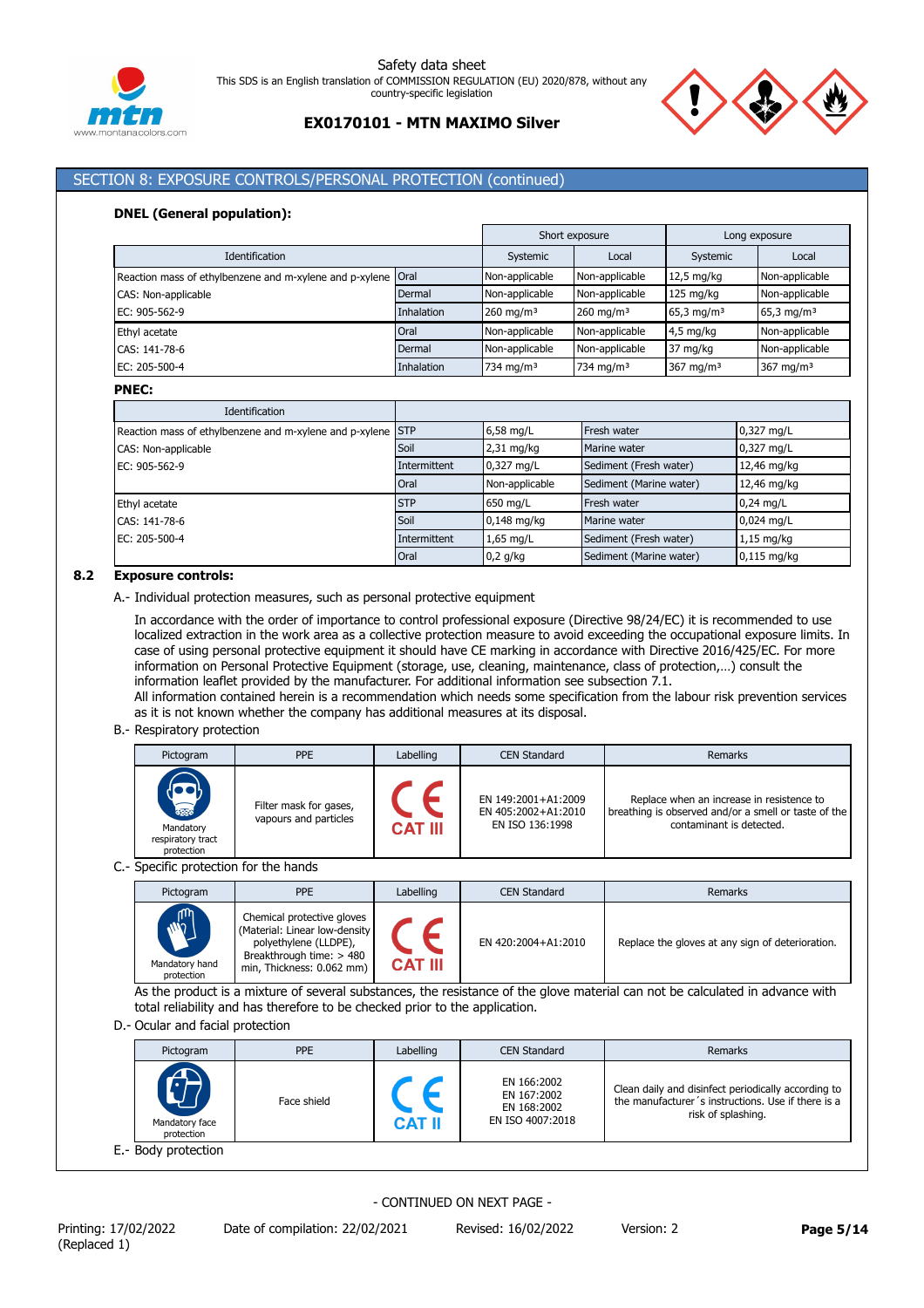



# **EX0170101 - MTN MAXIMO Silver**

| Pictogram                             | <b>PPE</b>                                                                                                   | Labelling      | <b>CEN Standard</b>                                                                                                                                   | Remarks                                                                                        |
|---------------------------------------|--------------------------------------------------------------------------------------------------------------|----------------|-------------------------------------------------------------------------------------------------------------------------------------------------------|------------------------------------------------------------------------------------------------|
| Mandatory complete<br>body protection | Disposable clothing for<br>protection against chemical<br>risks, with antistatic and<br>fireproof properties | <b>CAT III</b> | EN 1149-1,2,3<br>EN 13034:2005+A1:2009<br>EN ISO 13982-<br>1:2004/A1:2010<br>EN ISO 6529:2013<br>EN ISO 6530:2005<br>EN ISO 13688:2013<br>EN 464:1994 | For professional use only. Clean periodically<br>according to the manufacturer's instructions. |
| Mandatory foot<br>protection          | Safety footwear for<br>protection against chemical<br>risk, with antistatic and heat<br>resistant properties | <b>CAT III</b> | EN ISO 13287:2013<br>EN ISO 20345:2011<br>EN 13832-1:2019                                                                                             | Replace boots at any sign of deterioration.                                                    |

F.- Additional emergency measures

| Emergency measure | <b>Standards</b>                                       | Emergency measure                 | <b>Standards</b>                               |
|-------------------|--------------------------------------------------------|-----------------------------------|------------------------------------------------|
| $\spadesuit$      | <b>ANSI Z358-1</b><br>ISO 3864-1:2011, ISO 3864-4:2011 | $\bullet$<br><br><br><b>WHITE</b> | DIN 12 899<br>ISO 3864-1:2011, ISO 3864-4:2011 |
| Emergency shower  |                                                        | Eyewash stations                  |                                                |

#### **Environmental exposure controls:**

In accordance with the community legislation for the protection of the environment it is recommended to avoid environmental spillage of both the product and its container. For additional information see subsection 7.1.D

# **Volatile organic compounds:**

With regard to Directive 2010/75/EU, this product has the following characteristics:

| $V.O.C.$ (Supply):                 | 83 % weight                           |
|------------------------------------|---------------------------------------|
| V.O.C. density at 20 $^{\circ}$ C: | 620,82 kg/m <sup>3</sup> (620,82 g/L) |
| Average carbon number:             | 6.4                                   |
| Average molecular weight:          | 99,25 g/mol                           |

# SECTION 9: PHYSICAL AND CHEMICAL PROPERTIES

## **9.1 Information on basic physical and chemical properties:**

For complete information see the product datasheet.

| Appearancer                                                                                        |                       |
|----------------------------------------------------------------------------------------------------|-----------------------|
| Physical state at 20 °C:                                                                           | Aerosol               |
| Appearance:                                                                                        | Not available         |
| Colour:                                                                                            | Silver                |
| Odour:                                                                                             | Not available         |
| Odour threshold:                                                                                   | Non-applicable *      |
| <b>Volatility:</b>                                                                                 |                       |
| Boiling point at atmospheric pressure:                                                             | -1 °C (Propellant)    |
| Vapour pressure at 20 °C:                                                                          | Non-applicable *      |
| Vapour pressure at 50 °C:                                                                          | <300000 Pa (300 kPa)  |
| Evaporation rate at 20 °C:                                                                         | Non-applicable *      |
| <b>Product description:</b>                                                                        |                       |
| Density at 20 °C:                                                                                  | 748 kg/m <sup>3</sup> |
| Relative density at 20 °C:                                                                         | Non-applicable *      |
| Dynamic viscosity at 20 °C:                                                                        | Non-applicable *      |
| Kinematic viscosity at 20 °C:                                                                      | Non-applicable *      |
| *Not relevant due to the nature of the product, not providing information property of its hazards. |                       |
|                                                                                                    |                       |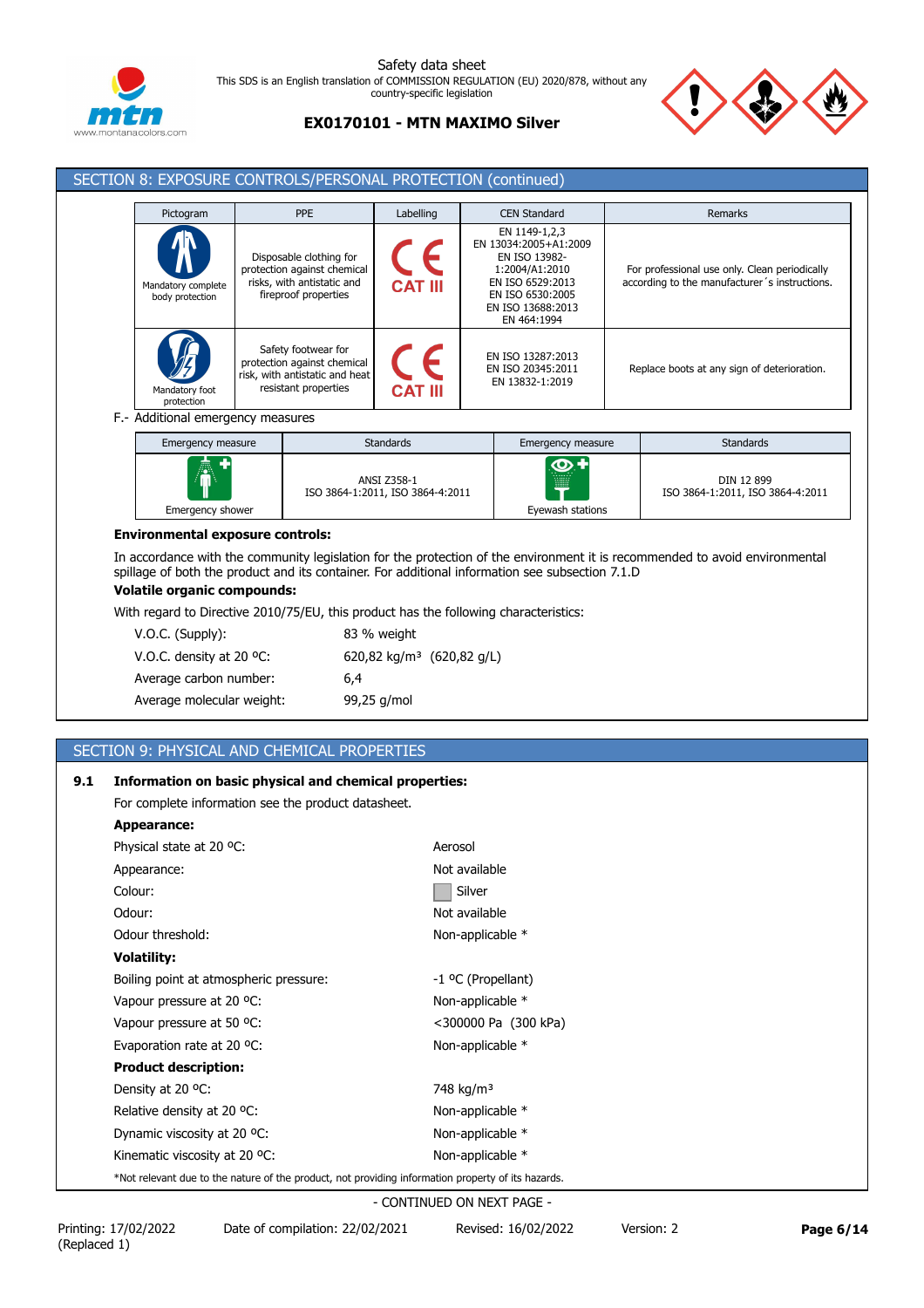

# **EX0170101 - MTN MAXIMO Silver**



|     | SECTION 9: PHYSICAL AND CHEMICAL PROPERTIES (continued)                                            |                     |
|-----|----------------------------------------------------------------------------------------------------|---------------------|
|     | Kinematic viscosity at 40 °C:                                                                      | Non-applicable *    |
|     | Concentration:                                                                                     | Non-applicable *    |
|     | pH:                                                                                                | Non-applicable *    |
|     | Vapour density at 20 °C:                                                                           | Non-applicable *    |
|     | Partition coefficient n-octanol/water 20 °C:                                                       | Non-applicable *    |
|     | Solubility in water at 20 °C:                                                                      | Non-applicable *    |
|     | Solubility properties:                                                                             | Non-applicable *    |
|     | Decomposition temperature:                                                                         | Non-applicable *    |
|     | Melting point/freezing point:                                                                      | Non-applicable *    |
|     | Recipient pressure:                                                                                | Non-applicable *    |
|     | <b>Flammability:</b>                                                                               |                     |
|     | Flash Point:                                                                                       | Non-applicable      |
|     | Flammability (solid, gas):                                                                         | Non-applicable *    |
|     | Autoignition temperature:                                                                          | 365 °C (Propellant) |
|     | Lower flammability limit:                                                                          | Non-applicable *    |
|     | Upper flammability limit:                                                                          | Non-applicable *    |
|     | <b>Particle characteristics:</b>                                                                   |                     |
|     | Median equivalent diameter:                                                                        | Non-applicable      |
| 9.2 | <b>Other information:</b>                                                                          |                     |
|     | Information with regard to physical hazard classes:                                                |                     |
|     | Explosive properties:                                                                              | Non-applicable *    |
|     | Oxidising properties:                                                                              | Non-applicable *    |
|     | Corrosive to metals:                                                                               | Non-applicable *    |
|     | Heat of combustion:                                                                                | Non-applicable *    |
|     | Aerosols-total percentage (by mass) of flammable<br>components:                                    | Non-applicable *    |
|     | <b>Other safety characteristics:</b>                                                               |                     |
|     | Surface tension at 20 °C:                                                                          | Non-applicable *    |
|     | Refraction index:                                                                                  | Non-applicable *    |
|     | *Not relevant due to the nature of the product, not providing information property of its hazards. |                     |

# SECTION 10: STABILITY AND REACTIVITY

## **10.1 Reactivity:**

No hazardous reactions are expected because the product is stable under recommended storage conditions. See section 7.

#### **10.2 Chemical stability:**

Chemically stable under the conditions of storage, handling and use.

# **10.3 Possibility of hazardous reactions:**

Under the specified conditions, hazardous reactions that lead to excessive temperatures or pressure are not expected.

## **10.4 Conditions to avoid:**

Applicable for handling and storage at room temperature:

| Shock and friction |                         | Contact with air<br>Increase in temperature |                     | Sunlight              | Humidity       |
|--------------------|-------------------------|---------------------------------------------|---------------------|-----------------------|----------------|
|                    | Not applicable          | Not applicable                              | Risk of combustion  | Avoid direct impact   | Not applicable |
| 10.5               | Incompatible materials: |                                             |                     |                       |                |
|                    | Acids                   | Water                                       | Oxidising materials | Combustible materials | <b>Others</b>  |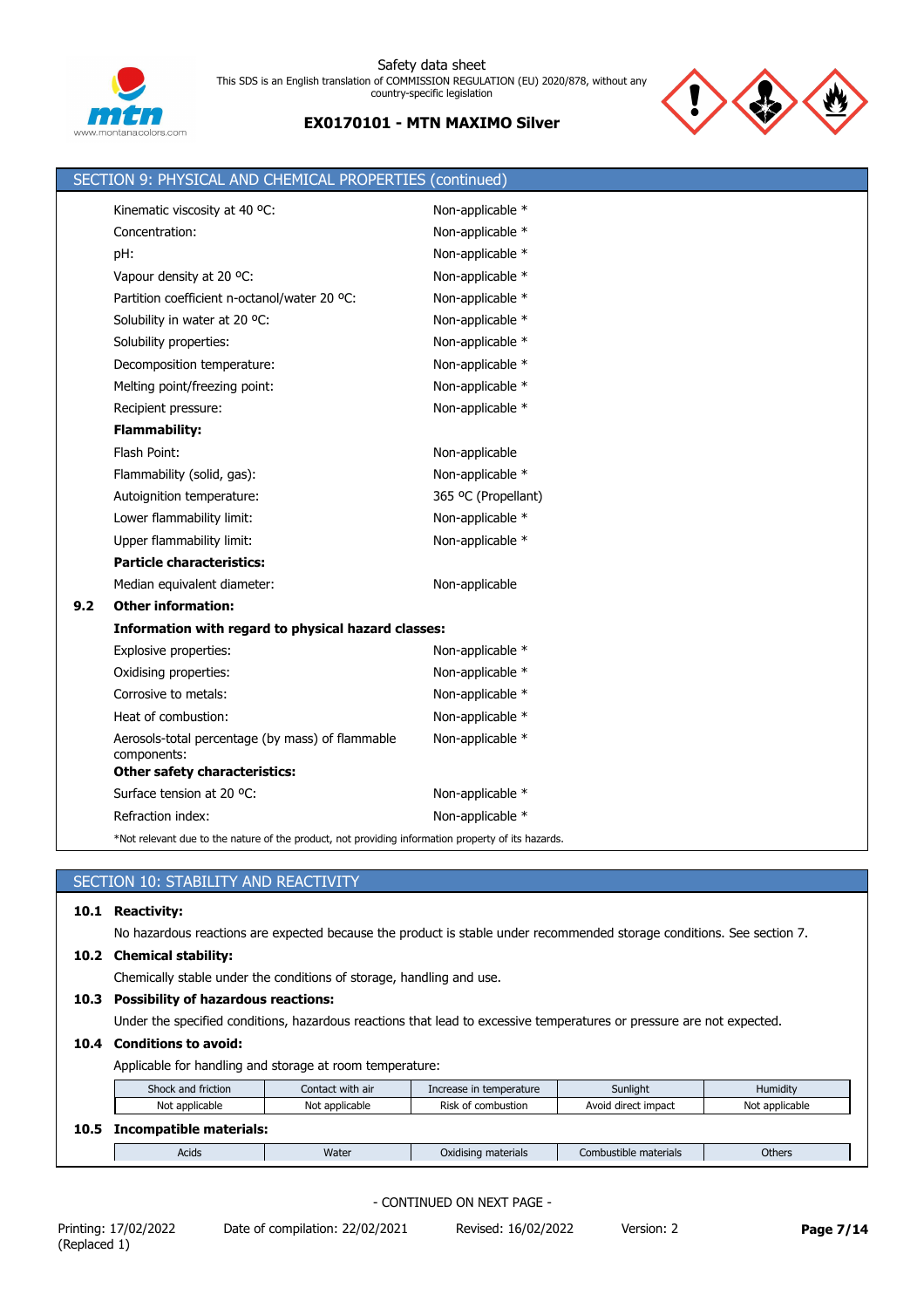

## **EX0170101 - MTN MAXIMO Silver**

| SECTION 10: STABILITY AND REACTIVITY (continued) |                |                     |                |                                                       |  |  |  |  |  |
|--------------------------------------------------|----------------|---------------------|----------------|-------------------------------------------------------|--|--|--|--|--|
| Avoid strong acids                               | Not applicable | Avoid direct impact | Not applicable | Avoid alkalis or strong bases.<br>Can react violently |  |  |  |  |  |

## **10.6 Hazardous decomposition products:**

See subsection 10.3, 10.4 and 10.5 to find out the specific decomposition products. Depending on the decomposition conditions, complex mixtures of chemical substances can be released: carbon dioxide (CO2), carbon monoxide and other organic compounds.

## SECTION 11: TOXICOLOGICAL INFORMATION

## **11.1 Information on hazard classes as defined in Regulation (EC) No 1272/2008:**

The experimental information related to the toxicological properties of the product itself is not available

#### **Dangerous health implications:**

In case of exposure that is repetitive, prolonged or at concentrations higher than the recommended occupational exposure limits, adverse effects on health may result, depending on the means of exposure:

- A- Ingestion (acute effect):
	- Acute toxicity : Based on available data, the classification criteria are not met, as it does not contain substances classified as dangerous for consumption. For more information see section 3.
	- Corrosivity/Irritability: The consumption of a considerable dose can cause irritation in the throat, abdominal pain, nausea and vomiting.
- B- Inhalation (acute effect):

- Acute toxicity : Based on available data, the classification criteria are not met. However, it contains substances classified as dangerous for inhalation. For more information see section 3.

- Corrosivity/Irritability: Causes irritation in respiratory passages, which is normally reversible and limited to the upper respiratory passages.
- C- Contact with the skin and the eyes (acute effect):
	- Contact with the skin: Produces skin inflammation.
	- Contact with the eyes: Produces eye damage after contact.
- D- CMR effects (carcinogenicity, mutagenicity and toxicity to reproduction):
	- Carcinogenicity: Based on available data, the classification criteria are not met, as it does not contain substances classified as dangerous for the effects mentioned. For more information see section 3.
	- IARC: Reaction mass of ethylbenzene and m-xylene and p-xylene (3); Hydrocarbons, C9, aromatics (3)
	- Mutagenicity: Based on available data, the classification criteria are not met, as it does not contain substances classified as dangerous for this effect. For more information see section 3.
	- Reproductive toxicity: Based on available data, the classification criteria are not met, as it does not contain substances classified as dangerous for this effect. For more information see section 3.
- E- Sensitizing effects:
	- Respiratory: Based on available data, the classification criteria are not met, as it does not contain substances classified as dangerous with sensitising effects. For more information see section 3.
	- Cutaneous: Based on available data, the classification criteria are not met, as it does not contain substances classified as dangerous for this effect. For more information see section 3.
- F- Specific target organ toxicity (STOT) single exposure:

Causes irritation in respiratory passages, which is normally reversible and limited to the upper respiratory passages.

- G- Specific target organ toxicity (STOT)-repeated exposure:
	- Specific target organ toxicity (STOT)-repeated exposure: Exposure in high concentration can interfere with the central nervous system causing headache, dizziness, vertigo, nausea, vomiting, confusion, and in serious cases, loss of consciousness.

Skin: Based on available data, the classification criteria are not met. However, it does contain substances which are classified as dangerous due to repetitive exposure. For more information see section 3.

H- Aspiration hazard:

Based on available data, the classification criteria are not met. However, it does contain substances classified as dangerous for this effect. For more information see section 3.

#### **Other information:**

Non-applicable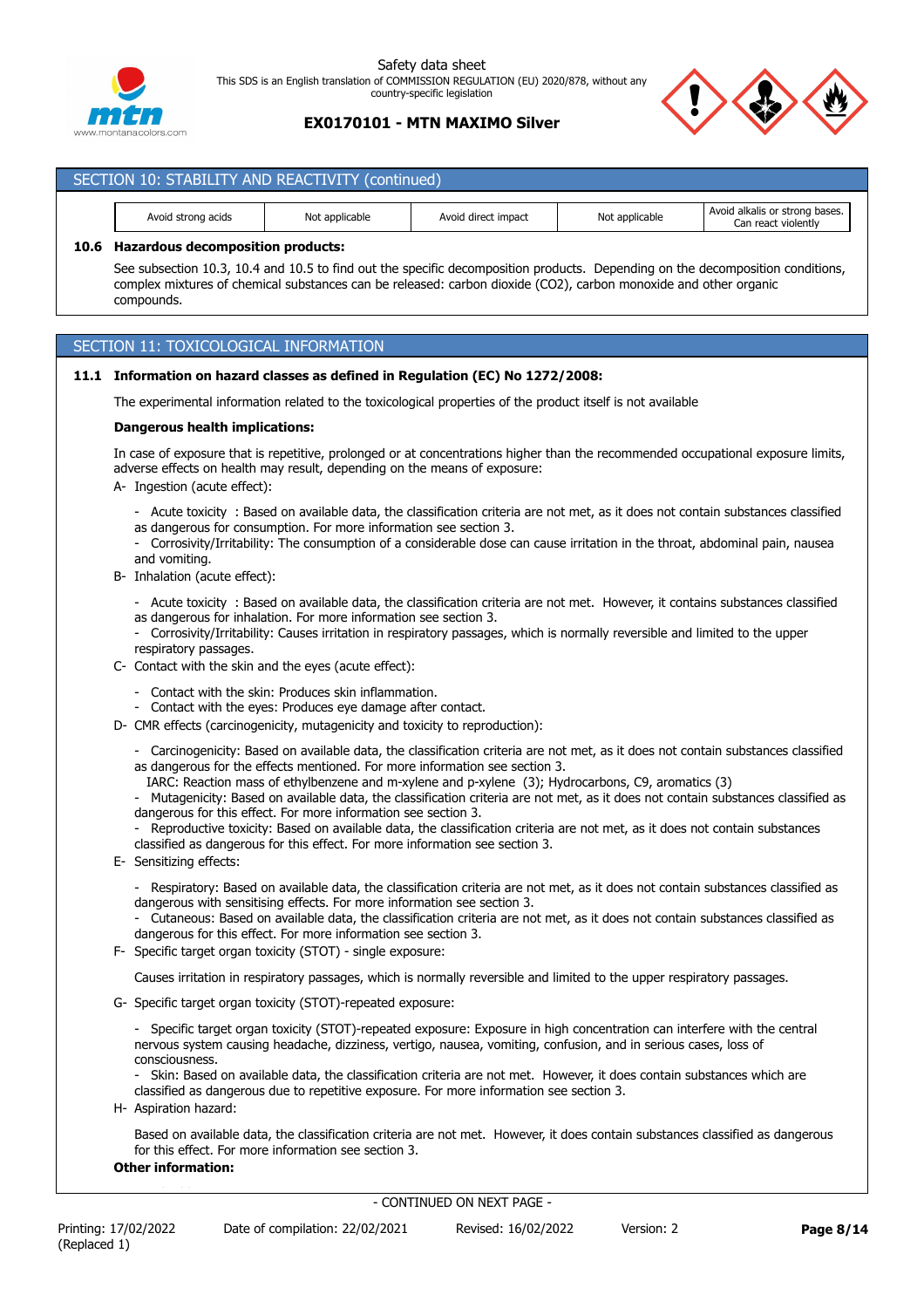



# SECTION 11: TOXICOLOGICAL INFORMATION (continued)

#### Non-applicable

## **Specific toxicology information on the substances:**

| Identification                                                       |                 | Acute toxicity |        |
|----------------------------------------------------------------------|-----------------|----------------|--------|
| <b>Butane</b>                                                        | LD50 oral       | >2000 mg/kg    |        |
| CAS: 106-97-8                                                        | LD50 dermal     | >2000 mg/kg    |        |
| EC: 203-448-7                                                        | LC50 inhalation | 658 mg/L (4 h) | Rat    |
| Propane                                                              | LD50 oral       | >2000 mg/kg    |        |
| CAS: 74-98-6                                                         | LD50 dermal     | >2000 mg/kg    |        |
| EC: 200-827-9                                                        | LC50 inhalation | $>5$ mg/L      |        |
| Isobutane                                                            | LD50 oral       | >2000 mg/kg    |        |
| CAS: 75-28-5                                                         | LD50 dermal     | >2000 mg/kg    |        |
| EC: 200-857-2                                                        | LC50 inhalation | $>5$ mg/L      |        |
| Ethyl acetate                                                        | LD50 oral       | 4100 mg/kg     | Rat    |
| CAS: 141-78-6                                                        | LD50 dermal     | 20000 mg/kg    | Rabbit |
| EC: 205-500-4                                                        | LC50 inhalation | $>20$ mg/L     |        |
| Reaction mass of ethylbenzene and m-xylene and p-xylene              | LD50 oral       | 5627 mg/kg     | Mouse  |
| CAS: Non-applicable                                                  | LD50 dermal     | 1100 mg/kg     | Rat    |
| EC: 905-562-9                                                        | LC50 inhalation | 11 mg/L (ATEi) |        |
| Hydrocarbons, C10-C13, n-alkanes, isoalkanes, cyclics, <2% aromatics | LD50 oral       | >2000 mg/kg    |        |
| CAS: Non-applicable                                                  | LD50 dermal     | >2000 mg/kg    |        |
| EC: 918-481-9                                                        | LC50 inhalation | $>20$ mg/L     |        |

## **11.2 Information on other hazards:**

## **Endocrine disrupting properties**

Endocrine-disrupting properties: The product fails to meet the criteria.

#### **Other information**

Non-applicable

# SECTION 12: ECOLOGICAL INFORMATION

The experimental information related to the eco-toxicological properties of the product itself is not available

## **12.1 Toxicity:**

#### **Acute toxicity:**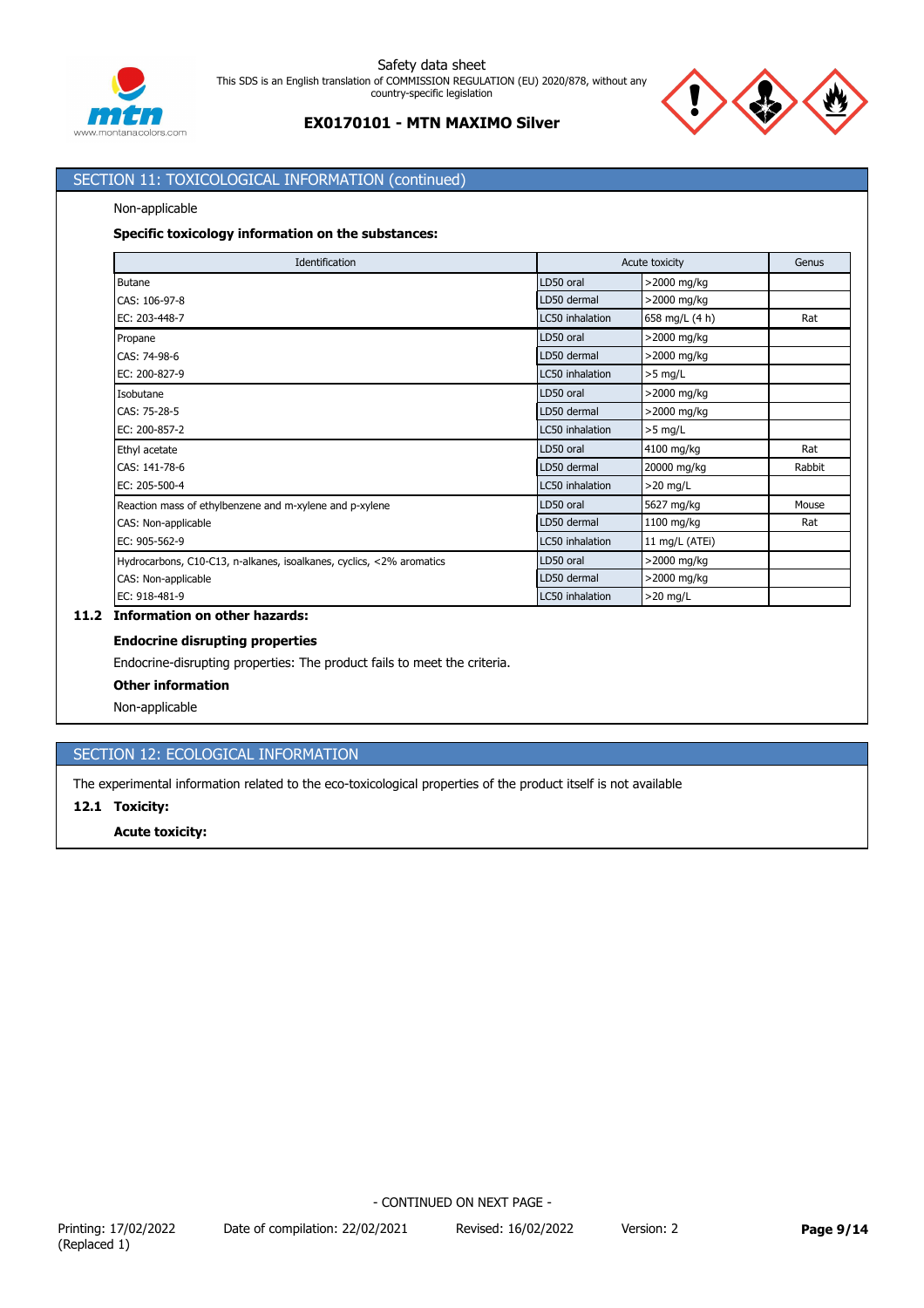



| Identification                                          |                                                                        |                  | Concentration           |                        | <b>Species</b>   |                                                                                 |                           | Genus      |            |  |
|---------------------------------------------------------|------------------------------------------------------------------------|------------------|-------------------------|------------------------|------------------|---------------------------------------------------------------------------------|---------------------------|------------|------------|--|
|                                                         | Reaction mass of ethylbenzene and m-xylene and p-xylene<br><b>LC50</b> |                  |                         | $>10 - 100$ (96 h)     |                  |                                                                                 |                           |            | Fish       |  |
| CAS: Non-applicable                                     | <b>EC50</b>                                                            |                  | $>10 - 100$ (48 h)      |                        |                  |                                                                                 |                           | Crustacean |            |  |
| EC: 905-562-9                                           |                                                                        | <b>EC50</b>      |                         | $>10 - 100$ (72 h)     |                  |                                                                                 |                           |            | Algae      |  |
| Ethyl acetate                                           | LC50<br><b>EC50</b><br>CAS: 141-78-6                                   |                  |                         | 230 mg/L (96 h)        |                  | Pimephales promelas                                                             |                           |            | Fish       |  |
|                                                         |                                                                        |                  |                         | 717 mg/L (48 h)        |                  | Daphnia magna                                                                   |                           |            | Crustacean |  |
| EC: 205-500-4                                           | <b>EC50</b><br>3300 mg/L (48 h)                                        |                  | Scenedesmus subspicatus |                        |                  | Algae                                                                           |                           |            |            |  |
| <b>Chronic toxicity:</b>                                |                                                                        |                  |                         |                        |                  |                                                                                 |                           |            |            |  |
| Identification                                          |                                                                        |                  |                         | Concentration          |                  | <b>Species</b>                                                                  |                           |            | Genus      |  |
| Reaction mass of ethylbenzene and m-xylene and p-xylene |                                                                        | <b>NOEC</b>      |                         | $1,3$ mg/L             |                  | Oncorhynchus mykiss                                                             |                           |            | Fish       |  |
| CAS: Non-applicable EC: 905-562-9                       |                                                                        | <b>NOEC</b>      |                         | 1,17 mg/L              |                  | Ceriodaphnia dubia                                                              |                           |            | Crustacean |  |
| Ethyl acetate                                           |                                                                        | <b>NOEC</b>      |                         | 9,65 mg/L              |                  | Pimephales promelas                                                             |                           |            | Fish       |  |
| CAS: 141-78-6 EC: 205-500-4                             |                                                                        | <b>NOEC</b>      |                         | $2,4$ mg/L             |                  | Daphnia magna                                                                   |                           |            | Crustacean |  |
| 12.2 Persistence and degradability:                     |                                                                        |                  |                         |                        |                  |                                                                                 |                           |            |            |  |
| Identification                                          |                                                                        |                  |                         | Degradability          |                  | Biodegradability                                                                |                           |            |            |  |
| Ethyl acetate                                           |                                                                        | BOD <sub>5</sub> | 1,36 g O2/g             |                        |                  | Concentration                                                                   |                           |            | 100 mg/L   |  |
| CAS: 141-78-6                                           |                                                                        | COD              | 1,69 g O2/g<br>Period   |                        |                  |                                                                                 | 14 days                   |            |            |  |
| EC: 205-500-4                                           |                                                                        | BOD5/COD         |                         | 0,8<br>% Biodegradable |                  |                                                                                 | 83 %                      |            |            |  |
| 12.3 Bioaccumulative potential:                         |                                                                        |                  |                         |                        |                  |                                                                                 |                           |            |            |  |
|                                                         | Identification                                                         |                  |                         |                        |                  |                                                                                 | Bioaccumulation potential |            |            |  |
| Reaction mass of ethylbenzene and m-xylene and p-xylene |                                                                        |                  |                         |                        | <b>BCF</b>       |                                                                                 | 9                         |            |            |  |
| CAS: Non-applicable                                     |                                                                        |                  | Pow Log<br>Potential    |                        | 2.77             |                                                                                 |                           |            |            |  |
| EC: 905-562-9                                           |                                                                        |                  |                         |                        | Low              |                                                                                 |                           |            |            |  |
| Ethyl acetate                                           |                                                                        |                  |                         |                        | <b>BCF</b>       |                                                                                 | 30                        |            |            |  |
| CAS: 141-78-6                                           |                                                                        |                  |                         |                        |                  | 0.73<br>Pow Log<br>Moderate<br>Potential                                        |                           |            |            |  |
| EC: 205-500-4                                           |                                                                        |                  |                         |                        |                  |                                                                                 |                           |            |            |  |
| <b>Butane</b>                                           |                                                                        |                  |                         |                        | <b>BCF</b>       |                                                                                 | 33                        |            |            |  |
| CAS: 106-97-8                                           |                                                                        |                  |                         |                        |                  | 2.89<br>Pow Log<br>Potential<br>Moderate<br><b>BCF</b><br>13<br>2.86<br>Pow Log |                           |            |            |  |
| EC: 203-448-7                                           |                                                                        |                  |                         |                        |                  |                                                                                 |                           |            |            |  |
| Propane                                                 |                                                                        |                  |                         |                        |                  |                                                                                 |                           |            |            |  |
| CAS: 74-98-6                                            |                                                                        |                  |                         |                        |                  |                                                                                 |                           |            |            |  |
| EC: 200-827-9                                           |                                                                        |                  |                         |                        |                  | Potential                                                                       | Low                       |            |            |  |
| Isobutane                                               |                                                                        |                  |                         |                        | <b>BCF</b>       |                                                                                 | 27                        |            |            |  |
| CAS: 75-28-5                                            |                                                                        |                  |                         |                        |                  | Pow Log                                                                         | 2.76                      |            |            |  |
| EC: 200-857-2                                           |                                                                        |                  |                         |                        | Potential<br>Low |                                                                                 |                           |            |            |  |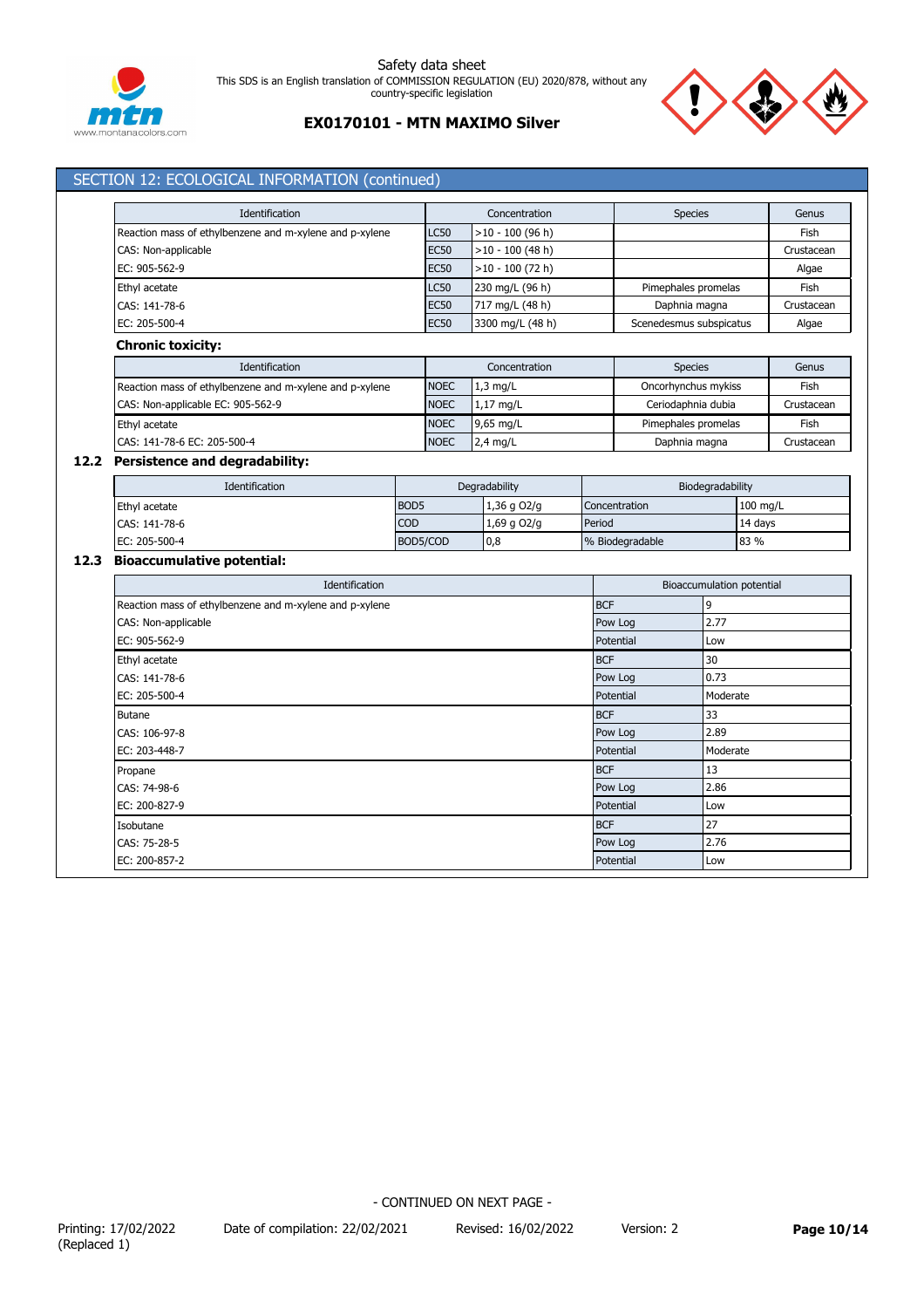



# SECTION 12: ECOLOGICAL INFORMATION (continued)

## **12.4 Mobility in soil:**

| <b>Identification</b> |                 | Absorption/desorption | Volatility   |                                  |  |
|-----------------------|-----------------|-----------------------|--------------|----------------------------------|--|
| Ethyl acetate         | Koc             | 59                    | Henry        | 13,58 Pa·m <sup>3</sup> /mol     |  |
| CAS: 141-78-6         | Conclusion      | Very High             | Dry soil     | Yes                              |  |
| EC: 205-500-4         | Surface tension | 2,324E-2 N/m (25 °C)  | Moist soil   | Yes                              |  |
| <b>Butane</b>         | Koc             | 900                   | <b>Henry</b> | 96258,75 Pa·m <sup>3</sup> /mol  |  |
| CAS: 106-97-8         | Conclusion      | Low                   | Dry soil     | Yes                              |  |
| EC: 203-448-7         | Surface tension | 1,187E-2 N/m (25 °C)  | Moist soil   | Yes                              |  |
| Propane               | Koc             | 460                   | Henry        | 71636,78 Pa·m <sup>3</sup> /mol  |  |
| CAS: 74-98-6          | Conclusion      | Moderate              | Dry soil     | Yes                              |  |
| EC: 200-827-9         | Surface tension | 7,02E-3 N/m (25 °C)   | Moist soil   | Yes                              |  |
| Isobutane             | Koc             | 35                    | Henry        | 120576,75 Pa·m <sup>3</sup> /mol |  |
| CAS: 75-28-5          | Conclusion      | Very High             | Dry soil     | Yes                              |  |
| EC: 200-857-2         | Surface tension | 9,84E-3 N/m (25 °C)   | Moist soil   | Yes                              |  |

### **12.5 Results of PBT and vPvB assessment:**

Product fails to meet PBT/vPvB criteria

#### **12.6 Endocrine disrupting properties:**

Endocrine-disrupting properties: The product fails to meet the criteria.

#### **12.7 Other adverse effects:**

Not described

## SECTION 13: DISPOSAL CONSIDERATIONS

#### **13.1 Waste treatment methods:**

| Code      | <b>Description</b>                                                              | Waste class (Regulation (EU) No<br>1357/2014 |
|-----------|---------------------------------------------------------------------------------|----------------------------------------------|
| 16 05 04* | gases in pressure containers (including halons) containing hazardous substances | Dangerous                                    |

#### **Type of waste (Regulation (EU) No 1357/2014):**

HP3 Flammable, HP5 Specific Target Organ Toxicity (STOT)/Aspiration Toxicity, HP6 Acute Toxicity, HP4 Irritant — skin irritation and eye damage

#### **Waste management (disposal and evaluation):**

Consult the authorized waste service manager on the assessment and disposal operations in accordance with Annex 1 and Annex 2 (Directive 2008/98/EC). As under 15 01 (2014/955/EC) of the code and in case the container has been in direct contact with the product, it will be processed the same way as the actual product. Otherwise, it will be processed as non-dangerous residue. We do not recommended disposal down the drain. See paragraph 6.2.

#### **Regulations related to waste management:**

In accordance with Annex II of Regulation (EC) No 1907/2006 (REACH) the community or state provisions related to waste management are stated

Community legislation: Directive 2008/98/EC, 2014/955/EU, Regulation (EU) No 1357/2014

## SECTION 14: TRANSPORT INFORMATION

#### **Transport of dangerous goods by land:**

With regard to ADR 2021 and RID 2021:

Printing: 17/02/2022 Date of compilation: 22/02/2021 Revised: 16/02/2022 Version: 2 **Page 11/14**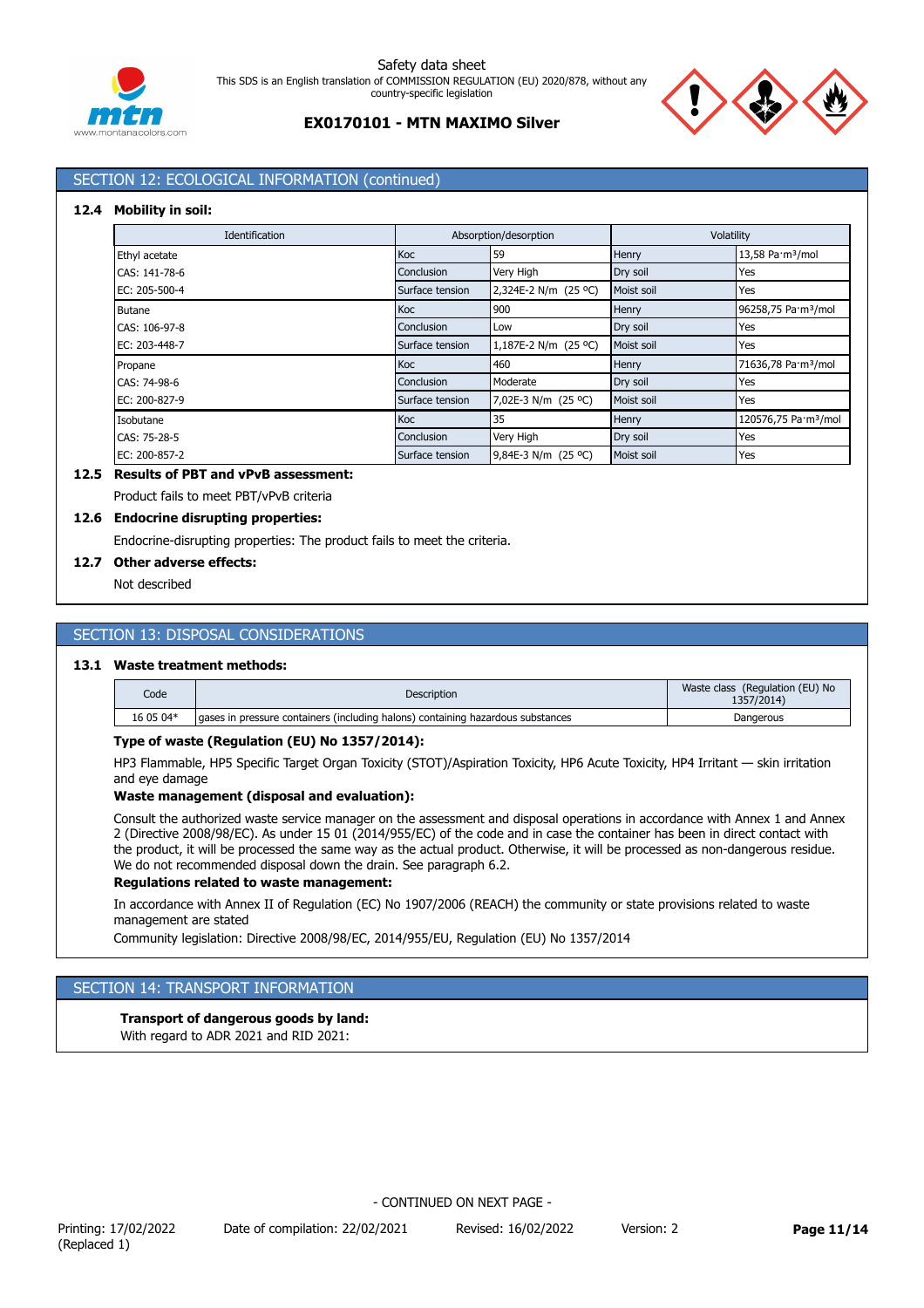



# **EX0170101 - MTN MAXIMO Silver**

| SECTION 14: TRANSPORT INFORMATION (continued) |                                   |                                  |
|-----------------------------------------------|-----------------------------------|----------------------------------|
|                                               | 14.1 UN number or ID number:      |                                  |
|                                               | 14.2 UN proper shipping name:     | <b>UN1950</b><br><b>AEROSOLS</b> |
|                                               | 14.3 Transport hazard class(es):  |                                  |
|                                               | Labels:                           | $\overline{2}$                   |
|                                               |                                   | 2.1                              |
|                                               | 14.4 Packing group:               | N/A                              |
|                                               | 14.5 Environmental hazards:       | No                               |
|                                               | 14.6 Special precautions for user |                                  |
|                                               | Special regulations:              | 190, 327, 344, 625               |
|                                               | Tunnel restriction code:          | D                                |
|                                               | Physico-Chemical properties:      | see section 9                    |
|                                               | Limited quantities:               | 1 <sub>L</sub>                   |
|                                               | 14.7 Maritime transport in bulk   | Non-applicable                   |
|                                               | according to IMO<br>instruments:  |                                  |
| Transport of dangerous goods by sea:          |                                   |                                  |
|                                               |                                   |                                  |
| With regard to IMDG 39-18:                    |                                   |                                  |
|                                               | 14.1 UN number or ID number:      | <b>UN1950</b>                    |
|                                               | 14.2 UN proper shipping name:     | <b>AEROSOLS</b>                  |
|                                               | 14.3 Transport hazard class(es):  | 2                                |
|                                               | Labels:                           | 2.1                              |
|                                               | 14.4 Packing group:               | N/A                              |
|                                               | 14.5 Marine pollutant:            | No                               |
|                                               | 14.6 Special precautions for user |                                  |
|                                               | Special regulations:              | 63, 959, 190, 277, 327, 344      |
|                                               | EmS Codes:                        | $F-D, S-U$                       |
|                                               | Physico-Chemical properties:      | see section 9                    |
|                                               | Limited quantities:               | 1 <sub>L</sub>                   |
|                                               | Segregation group:                | Non-applicable                   |
|                                               | 14.7 Maritime transport in bulk   | Non-applicable                   |
|                                               | according to IMO                  |                                  |
|                                               | instruments:                      |                                  |
| Transport of dangerous goods by air:          |                                   |                                  |
| With regard to IATA/ICAO 2021:                |                                   |                                  |
|                                               | 14.1 UN number or ID number:      | <b>UN1950</b>                    |
|                                               | 14.2 UN proper shipping name:     | <b>AEROSOLS</b>                  |
|                                               | 14.3 Transport hazard class(es):  | 2                                |
|                                               | Labels:                           | 2.1                              |
|                                               | 14.4 Packing group:               | N/A                              |
| 14.5                                          | <b>Environmental hazards:</b>     | No                               |
|                                               | 14.6 Special precautions for user |                                  |
|                                               | Physico-Chemical properties:      | see section 9                    |
| 14.7                                          | Maritime transport in bulk        | Non-applicable                   |
|                                               | according to IMO                  |                                  |
|                                               | instruments:                      |                                  |

## SECTION 15: REGULATORY INFORMATION

**15.1 Safety, health and environmental regulations/legislation specific for the substance or mixture:** Candidate substances for authorisation under the Regulation (EC) No 1907/2006 (REACH): Non-applicable Substances included in Annex XIV of REACH ("Authorisation List") and sunset date: Non-applicable Regulation (EC) No 1005/2009, about substances that deplete the ozone layer: Non-applicable Article 95, REGULATION (EU) No 528/2012: Non-applicable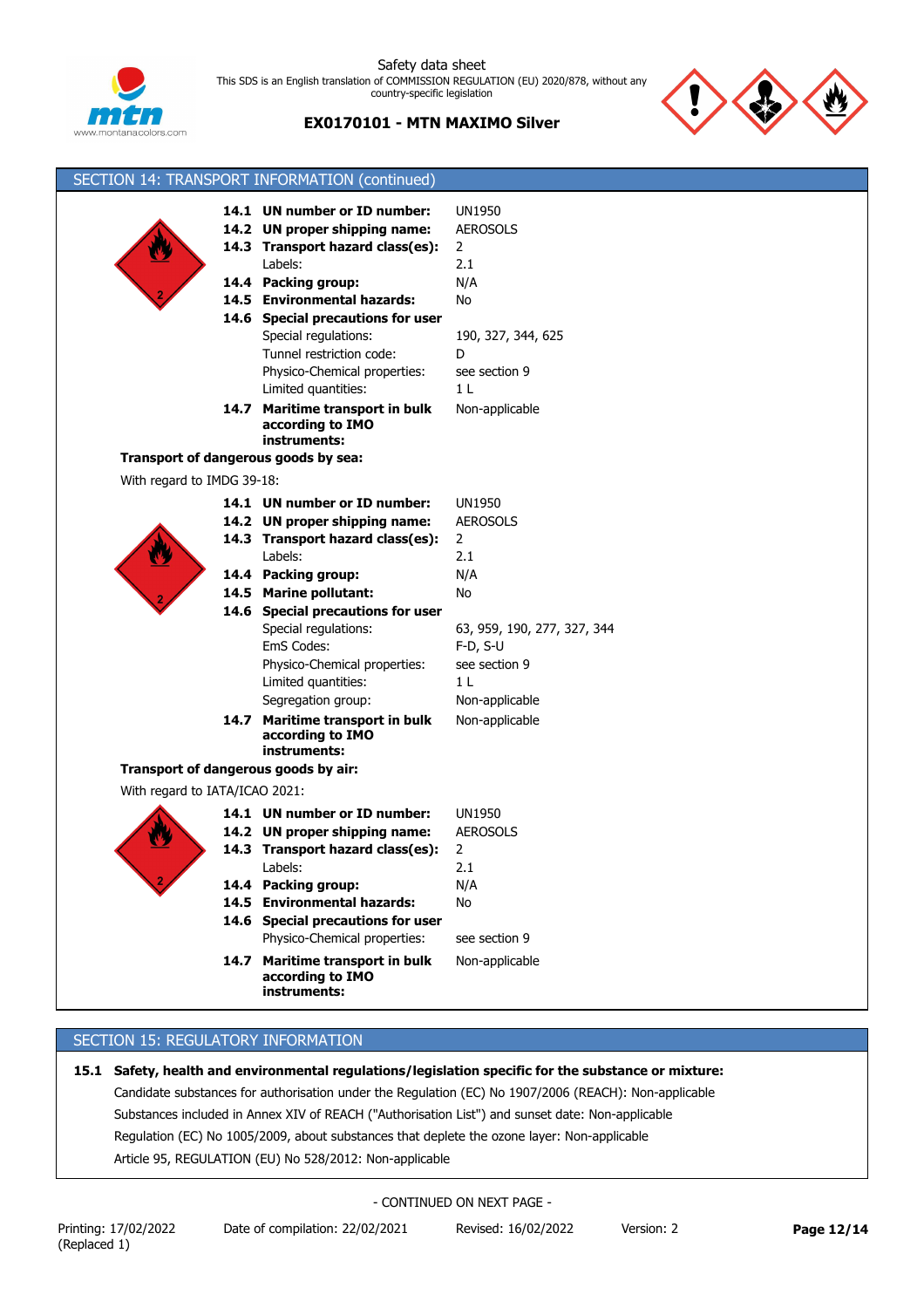



# SECTION 15: REGULATORY INFORMATION (continued)

REGULATION (EU) No 649/2012, in relation to the import and export of hazardous chemical products: Non-applicable

#### **Seveso III:**

| Section                                                                                                       | <b>Description</b>        | Lower-tier<br>requirements | Upper-tier<br>requirements |  |  |  |  |
|---------------------------------------------------------------------------------------------------------------|---------------------------|----------------------------|----------------------------|--|--|--|--|
| P <sub>3</sub> a                                                                                              | <b>FLAMMABLE AEROSOLS</b> | 150                        | 500                        |  |  |  |  |
| i initatione to commonsiolisation and the use of contain dangerous culctanese and mintures (Annou VUIT DEACU) |                           |                            |                            |  |  |  |  |

#### **Limitations to commercialisation and the use of certain dangerous substances and mixtures (Annex XVII REACH, etc ….):**

Shall not be used in:

—ornamental articles intended to produce light or colour effects by means of different phases, for example in ornamental lamps and ashtrays,

—tricks and jokes,

—games for one or more participants, or any article intended to be used as such, even with ornamental aspects.

#### **Specific provisions in terms of protecting people or the environment:**

It is recommended to use the information included in this safety data sheet as a basis for conducting workplace-specific risk assessments in order to establish the necessary risk prevention measures for the handling, use, storage and disposal of this product.

#### **Other legislation:**

The product could be affected by sectorial legislation

#### **15.2 Chemical safety assessment:**

The supplier has not carried out evaluation of chemical safety.

## SECTION 16: OTHER INFORMATION

#### **Legislation related to safety data sheets:**

The SDS shall be supplied in an official language of the country where the product is placed on the market. This safety data sheet has been designed in accordance with ANNEX II-Guide to the compilation of safety data sheets of Regulation (EC) No 1907/2006 (COMMISSION REGULATION (EU) 2020/878).

#### **Modifications related to the previous Safety Data Sheet which concerns the ways of managing risks.:**

COMMISSION REGULATION (EU) 2020/878

#### **Texts of the legislative phrases mentioned in section 2:**

#### H319: Causes serious eye irritation.

- H336: May cause drowsiness or dizziness.
- H335: May cause respiratory irritation.
- H315: Causes skin irritation.
- H373: May cause damage to organs through prolonged or repeated exposure.
- H229: Pressurised container: May burst if heated.
- H222: Extremely flammable aerosol.

#### **Texts of the legislative phrases mentioned in section 3:**

The phrases indicated do not refer to the product itself; they are present merely for informative purposes and refer to the individual components which appear in section 3

#### **CLP Regulation (EC) No 1272/2008:**

Acute Tox. 4: H312+H332 - Harmful in contact with skin or if inhaled. Aquatic Chronic 3: H412 - Harmful to aquatic life with long lasting effects. Asp. Tox. 1: H304 - May be fatal if swallowed and enters airways. Eye Irrit. 2: H319 - Causes serious eye irritation. Flam. Gas 1A: H220 - Extremely flammable gas. Flam. Liq. 2: H225 - Highly flammable liquid and vapour. Flam. Liq. 3: H226 - Flammable liquid and vapour. Press. Gas: H280 - Contains gas under pressure, may explode if heated. Skin Irrit. 2: H315 - Causes skin irritation. STOT RE 2: H373 - May cause damage to organs through prolonged or repeated exposure. STOT SE 3: H335 - May cause respiratory irritation. STOT SE 3: H336 - May cause drowsiness or dizziness. **Classification procedure:**